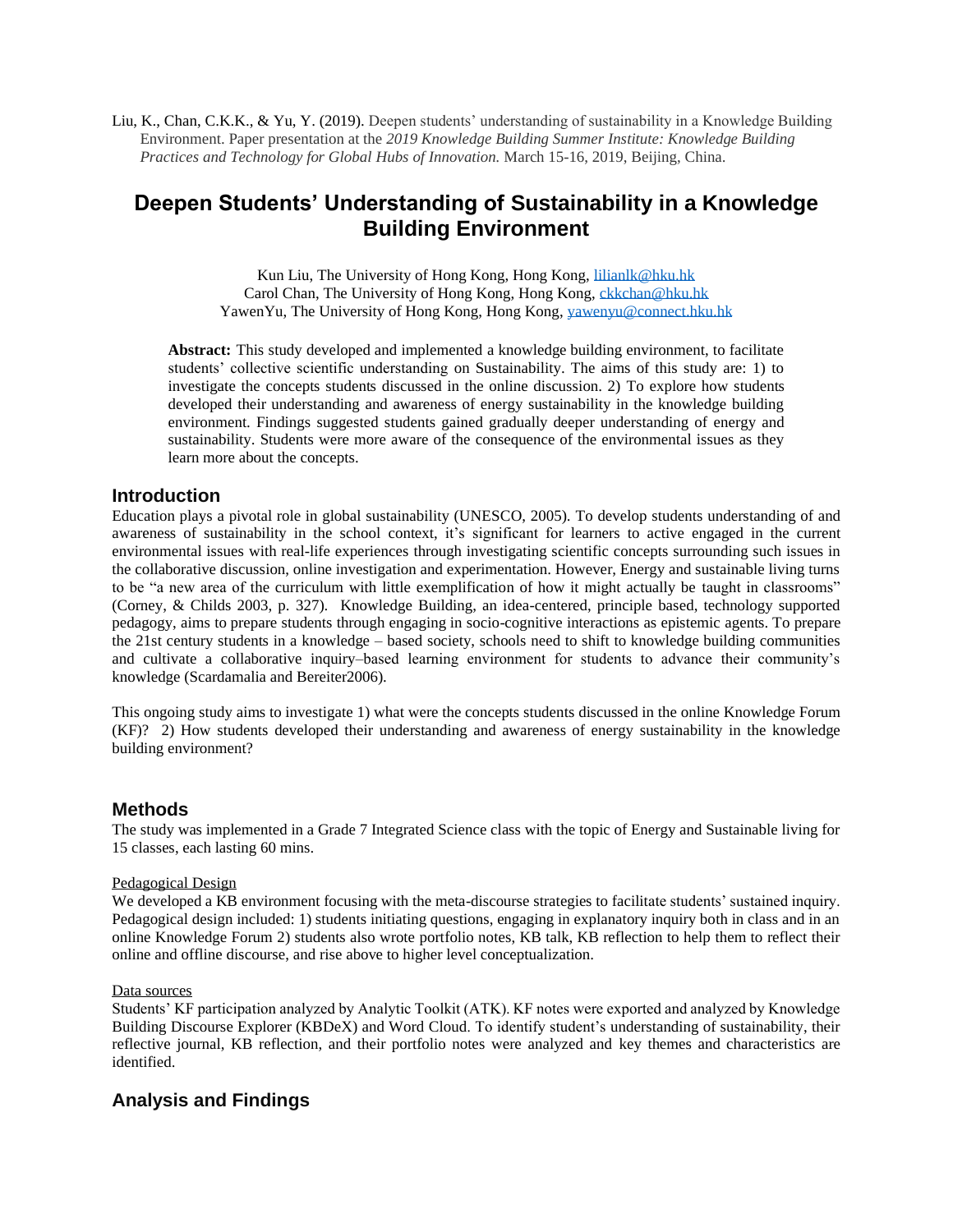#### Students' KF participation

The ATK general descriptive picture revealed that, over a five-week period, the student participants contributed 237 written notes. On average, each student created 12 notes, read 44.2% per-cent of other students' notes and used 10.8 scaffolds; In addition, there were frequent student interactions on Knowledge Forum, with links being made to 55.6% of all notes posted.

#### Analysis of Progressive Discourse

KBDeX was implemented to identify the pivotal points the network change of students' discourse units. As Figure 1 shows, at turn 19, the network of discourse were segmented, with one main cluster and fragmented notes, however, from 19 to 20, note 1241 (heighted in red) connected the main cluster and the small cluster indicating that the discussion become cohesive at turn 20, suggesting that students moved their discussion and knowledge towards to a more cohesive way. Figure 2 is an example of how the structure of original note threads structure gradually moves to sustained inquiry thread after students' in-class reflective talk.



Figure 1. Discourse and Keywords Network at turn 19 and 20

#### Key words discussed on the Knowledge Forum

All the notes on Knowledge Forum was output and divided into individual days. Key words discussed each day on knowledge forum was analyzed using the Word Cloud. Results shows that the most frequently discussed key words at the initial stage are general concepts, such as energy, pollution, global warming, environment etc. As they got into deepened inquiry, the concepts such as wind turbines, solar power, geothermal were discussed more in the thread, suggesting that students' moved from big concepts to sub-concepts through sustained inquiry.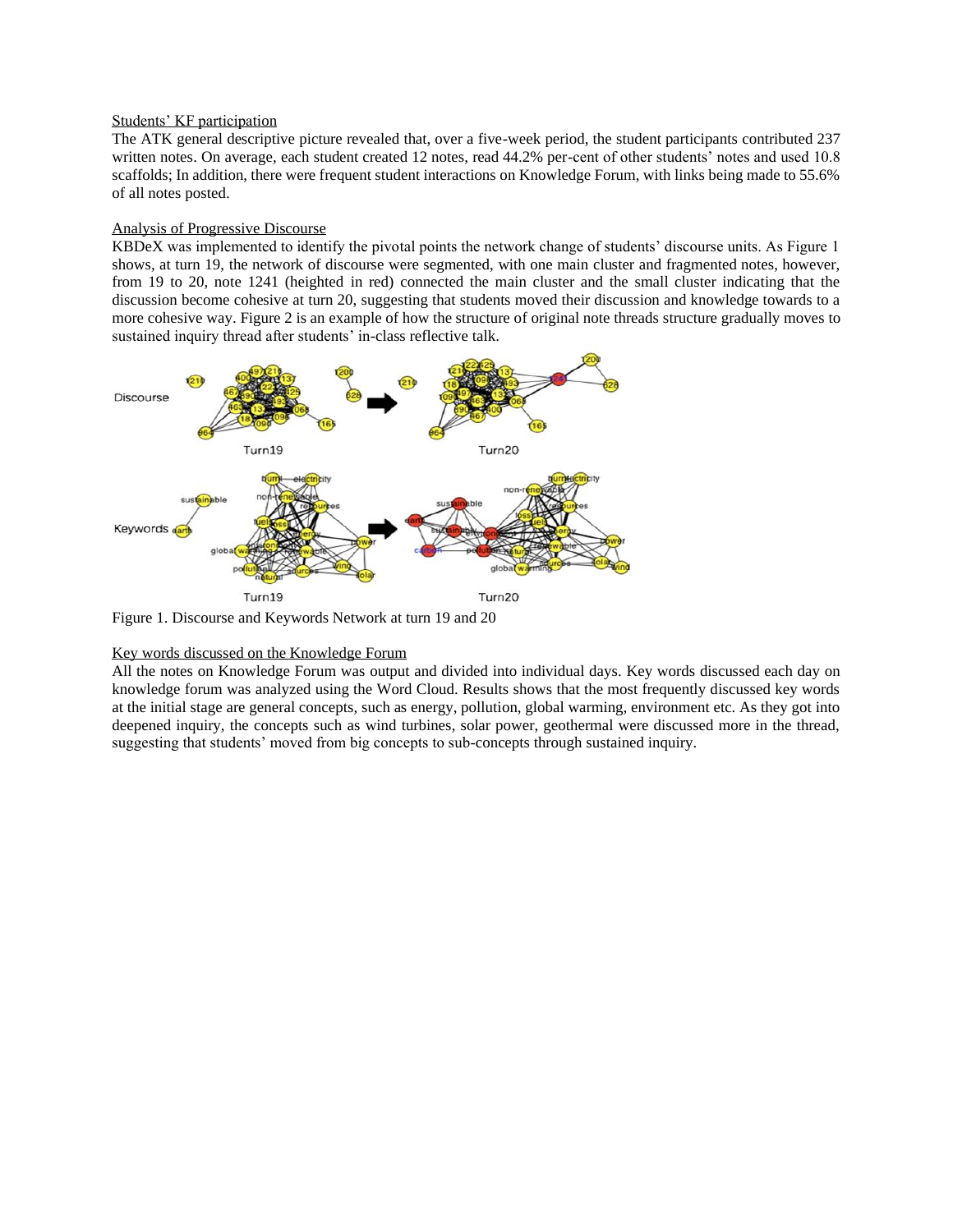

#### Students' Understanding of Energy and Sustainable living

To track students' understanding in different areas, their KB reflection, reflective journal, and meta-discourse on discussion were analyzed and four categories were identified:

#### Awareness of Sustainable Living

Qualitative data shows that as students were gradually aware of the environmental issues around as they learned more about this topic. For example, "This topic has necessary made me aware of the usage surrounding pollution." "We need to take action rapidly, because even here in Hong Kong, we are surrounded by air pollution and it can cause sevre problems with our health." Students also realized the significance of sustainable living and the actions needed to tackle the environmental issues. E.g. "I have been intrilgued about pollution, so I think this topic will be very beneficial and the end result will turn out great."; "I think that people should buy land and make wind farms to collect energy."

### Understanding of nature of science

Qualitative data shows that as students gained deeper understanding of the topic and a deeper epistemic understanding of science. E.g. "Without improving our ideas, science would have faded away, centuries ago and facts like the Earth being round not flat and Pluto being a dwarf planet would not exist."

## **Conclusion**

This study aims to investigate how KB intervention, could help students to carry on sustained discussion toward deeper understanding of energy and sustainably living. Our findings suggested that the intervention help students to pay attention to shared high-interest focuses, identify the limit of community knowledge and future directions and community effort required to get there, which increases the potential of higher level of conceptualization. Students were more aware of the consequence of the environmental issues as they learn more about the concepts. Ongoing analyses are being undertaken to understand the thread moves of the database, further investigation is needed to explore the possible integration of the strategies in a longer duration and in multiple classes.

# **Reference**

Chen, B. and H.-Y. Hong (2016). "Schools as Knowledge-Building Organizations: Thirty Years of Design Research." Educational Psychologist 51(2): 266-288.